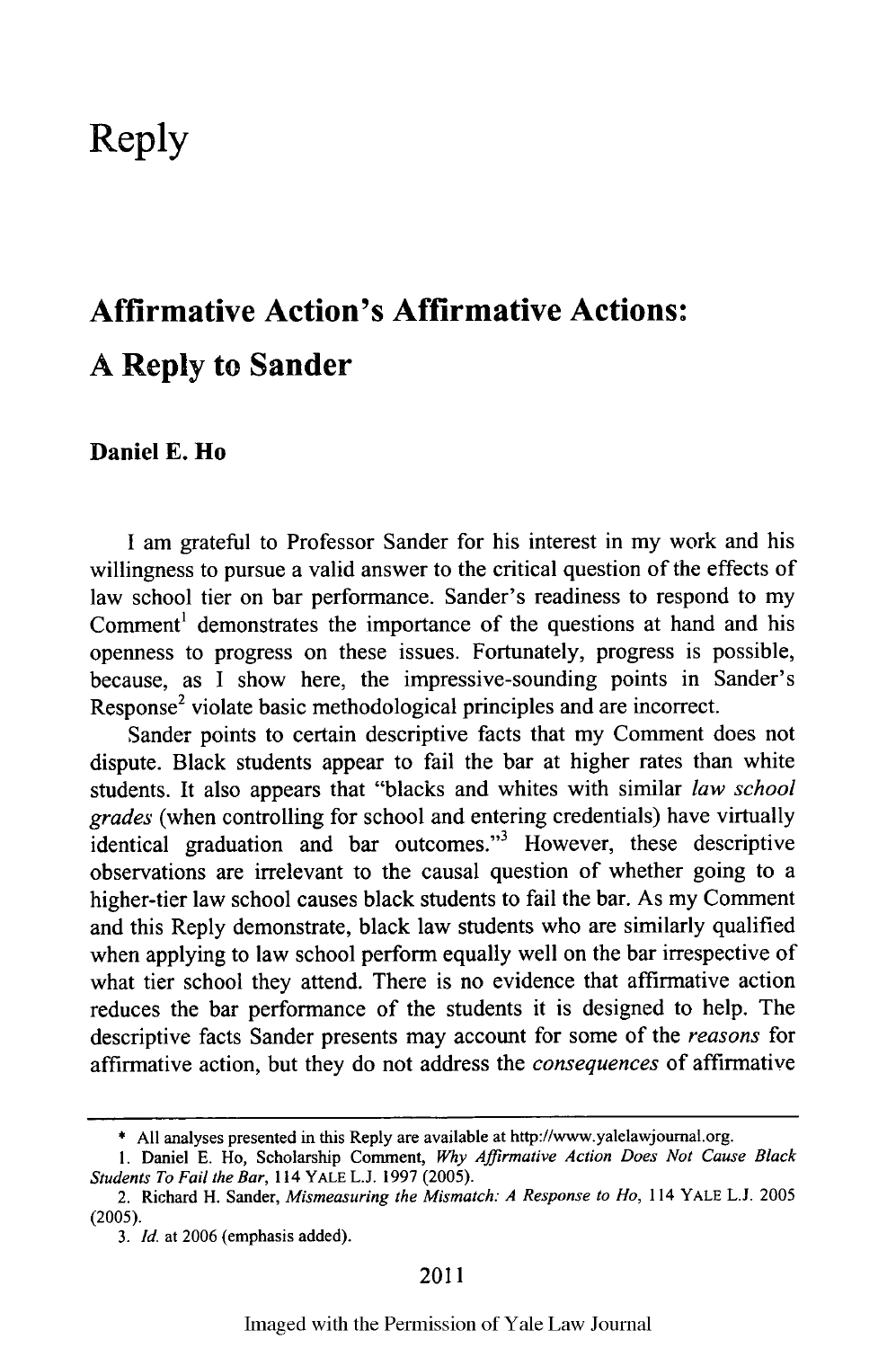action. Here, I respond to each of Sander's points in turn.

First, Sander's control group, as he conceives it, is invalid. As I noted in my Comment, every law school examined practices some form of affirmative action, so the data is not informative about the broad effects of affirmative action. Instead, we may investigate the effects of attending a higher-tier law school. In response, Sander asserts that white students are the control group and black students are the treatment group, because only blacks were admitted under a system of affirmative action.<sup>4</sup> This conception is incorrect, because black students could differ from white students in all sorts of respects that are not due to affirmative action or law school tier. This flaw is akin to assigning estrogen to a group of women and a placebo to a group of men, and inferring the effect of estrogen on health outcomes by comparing women and men. The black/white test score gap has been documented across a host of fields, so other differences (like primary school education, family structure, or culture) may be at work.<sup>5</sup> Comparing blacks and whites in order to infer the causal effect of law school tier ignores all of these other differences between these groups and thereby provides an invalid estimate of the causal effect. $<sup>6</sup>$ </sup>

Second, Sander asserts that controlling for law school grades does not bias the estimate of the causal effect of law school tier. He does not take issue with the rule of inference that controlling for a consequence of the cause is never justified and will never produce the right causal effect.<sup>7</sup> This rule is undisputedly violated here, because Sander's analysis itself demonstrates that going to a higher-tier law school decreases law school grades<sup>8</sup> and that law school grades are correlated with bar passage.<sup>9</sup> Sander's responses to this basic flaw do not withstand scrutiny. Standardizing grades within schools is no solution, because the same student may receive lower grades in a higher-tier school even if she learned the same amount. Moreover, the fact that law school GPA is the variable with the biggest effect in Sander's regressions<sup>10</sup> is not surprising at all. In fact, it is an indicator of the problem: This coefficient reflects the fact that his regression is controlling away the consequences of law school tier, the

*<sup>4.</sup> Id.*

*<sup>5.</sup> See* THE BLACK-WHITE **TEST** SCORE **GAP** (Christopher Jencks & Meredith Phillips eds., 1998).

<sup>6.</sup> Sander himself recognizes this problem, finding it necessary to argue that "being black" is not an "independently significant causal factor" determining bar passage outcomes. Richard H. Sander, *A Systemic Analysis of Affirmative Action in American Law Schools*, 57 STAN. L. REV. 367, 447 (2004). The coefficient on being black is only insignificant in the original bar passage regression, however, when Sander (incorrectly) controls for law school grades. *Id.* at 444.

*<sup>7.</sup> See* GARY **KING ET AL., DESIGNING SOCIAL** INQUIRY: SCIENTIFIC **INFERENCE IN** QUALITATIVE RESEARCH 78 (1994); **PAUL** R. **ROSENBAUM,** OBSERVATIONAL STUDIES 73-74 (2d ed. 2002).

<sup>8.</sup> Sander, *supra* note 6, at 373.

<sup>9.</sup> *Id.* at 443.

<sup>10.</sup> *See* Sander, *supra* note 6, at 443; *see also* Sander, *supra* note 2, at 2007.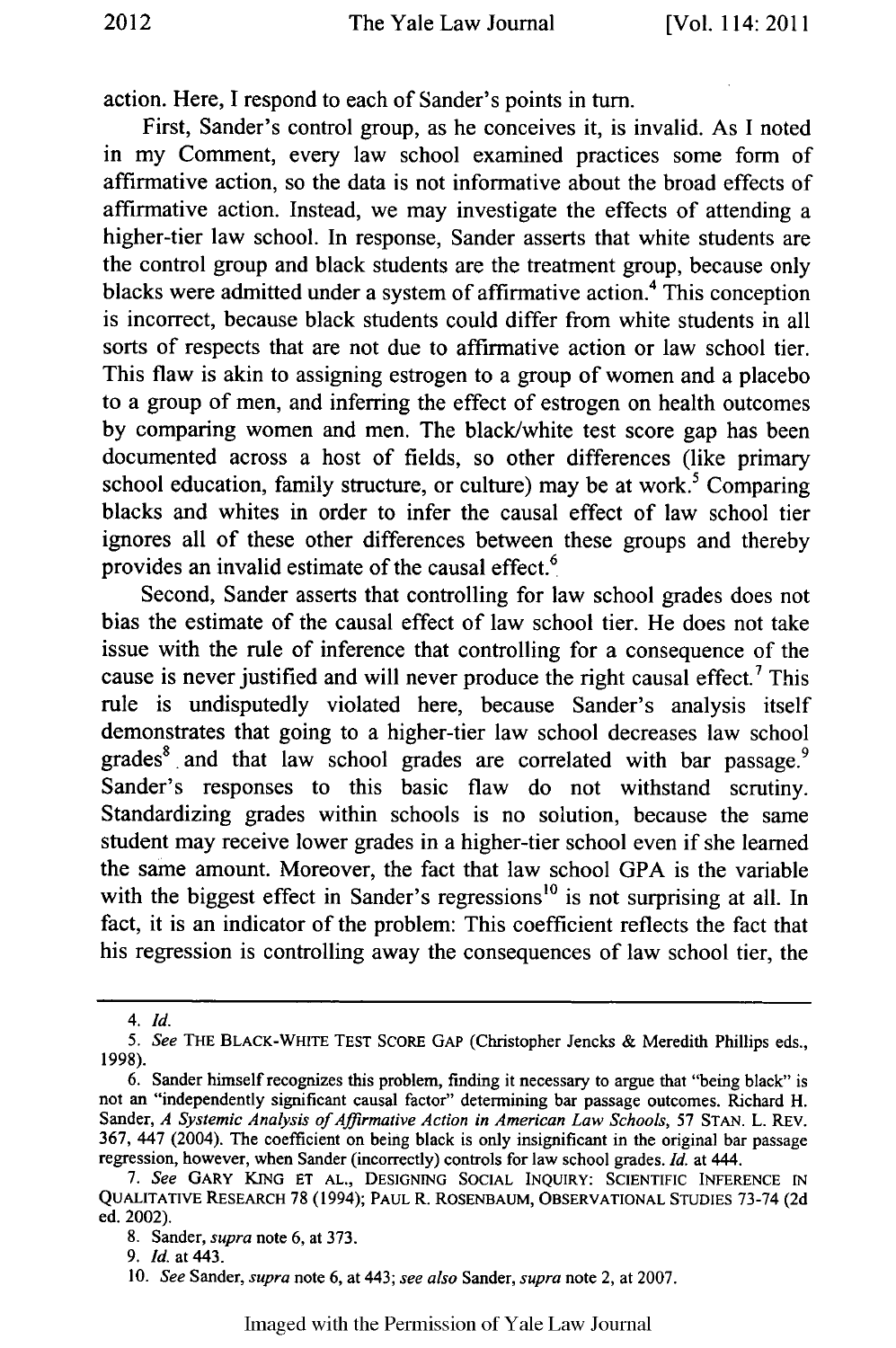key causal variable. As my Comment demonstrates, omitting law school grades from the original regressions leads the coefficient on law school tier to be indistinguishable from zero and the coefficient on black students to be substantially negative. This result shows that within Sander's analysis there is no detectable effect of law school tier and that preexisting credentials alone do not account for the black/white bar passage gap.

To further investigate this issue, Sander now proposes a structural equations model." This represents a different approach based on different assumptions from the original article, whereas the whole point of my reanalysis was to *reduce* the role of unfounded and unnecessary assumptions. Sander's discussion fails to do precisely what my Comment aimed to achieve, namely, to clarify the assumptions in substantively meaningful ways in order to validly infer a causal effect. Clarifying the assumptions of Sander's structural equations model shows that it in fact *supports* each of my Comment's main points: (1) that we cannot control for law school grades in estimating the causal effect of tier, (2) that white students are an invalid control group, and (3) that there is no detectable effect of law school tier on bar passage. To verify this, note that the path diagram itself readily admits post-treatment bias by the arrows from tier to law school GPA to bar passage. As a result, the total effect in this path diagram simply represents the coefficient of tier in a bar passage regression, $^{12}$  (correctly) excluding law school GPA. In addition, the model eliminates white students, making it inconsistent with Sander's (invalid) "organiz[ation] around a comparison of 'treatment' blacks **...** and 'control' whites."<sup>13</sup> Most importantly, applying this exact structural model to the original data set and variables yields a tier effect that is indistinguishable  $\frac{14}{10}$  from zero.<sup>14</sup>

If this model supports all of the points in my Comment, why has it been introduced? Not only has Sander's Response changed the assumptions and the model, but it has also changed the outcome variable from eventual bar passage, as defined in his original article, to first-time bar passage.<sup>15</sup> Applying this structural model to the original outcome variable of *eventual*

Imaged with the Permission of Yale Law Journal

*<sup>11.</sup> Id.* at 2007-08.

<sup>12.</sup> *See* Paul W. Holland, *Causal Inference, Path Analysis, and Recursive Structural Equations Models,* 18 SOC. METHODOLOGY 449, 457 (1988).

**<sup>13.</sup>** Sander, *supra* note 2, at 2006.

<sup>14.</sup> This is estimated with a linear probability model of bar passage controlling for LSAT score and undergraduate GPA, excluding gender, because that is what is depicted in Sander's path diagram. Using a logistic regression or including gender does not alter the fact that the tier coefficient is insignificant in the original data set. Although Sander has not provided sufficient information, he appears to have applied ordinary least squares for a dichotomous outcome, which is wrong in part because predictions are not even bounded to the unit interval.

**<sup>15.</sup>** Although Sander describes the outcome as "whether a person passes the bar on one of her first two attempts," Sander, *supra* note 6, at 444, the user's guide for the data indicates that this variable actually represents eventual bar result, *see* **LINDA** F. WIGHTMAN, **USER'S GUIDE:** LSAC **NATIONAL LONGITUDINAL DATA FILE 15 (1999).**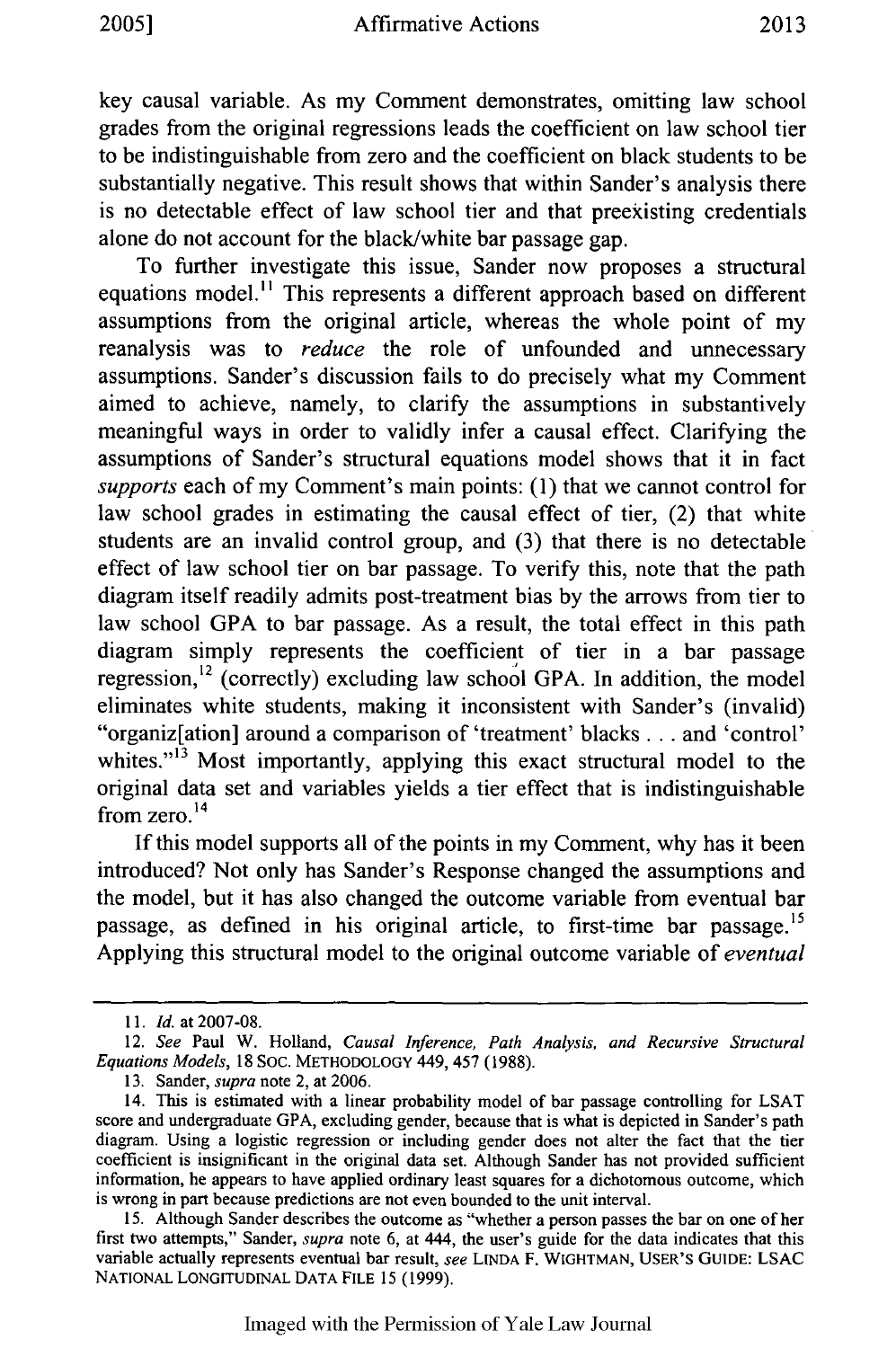*bar passage,* we find no tier effect. With the recoded outcome, the model does lead to a borderline significant effect of tier, but not at the significance level of .01 that Sander reports for all other coefficients.<sup>16</sup> The marginal effect of going to a higher-tier law school in this model is roughly a 2.4% increase in the probability of first-time bar passage, plus or minus 2.5% at a 99% confidence level.<sup>17</sup> This effect is neither statistically distinguishable from zero nor close to explaining the substantial black/white bar passage gaps as Sander originally claimed. (Recall that bar passage gaps are as large as 21% in the index range defined by Sander.)<sup>18</sup> And of course if one conducts enough tests, with enough specifications, measures, models, and recoding, one can induce a statistically significant result even if the relationship is random (classic "Type 1 error"). Indeed, this problem of "model dependence" is precisely what matching methods are designed to remedy. Using exact matching for Sander's newly defined outcome, thereby eliminating unjustified assumptions, the conclusion remains the same: Tier has no detectable effect on first-time bar passage for students who are similar in all other respects.

Third, Sander asserts that my analysis "ignores law school performance."<sup>19</sup> My analysis excludes law school grades precisely *because* it investigates the causal effect of law school tier on bar passage. I do not dispute Sander's finding that going to a higher-tier law school reduces grades. Such a finding isn't surprising-after all, we would expect that a higher-tier law school presents a more competitive environment. Moreover, I do not dispute that law school grades are correlated with bar passage. Precisely for these reasons, we cannot control for law school performance to assess the causal effect of law school tier. This is a textbook example of bias induced by controlling for a consequence of the cause.

Sander also makes two specific criticisms of my analysis, each of which applies equally to his original analysis. First, Sander claims that law school tier is mismeasured and hence that the results of my analysis do not prove much.2° Yet if law school tier, the key causal variable, is mismeasured, the original analysis fails as well. Sander cannot have it both ways: The assumptions required to interpret the matching estimates causally are uniformly less onerous than those for his regression analysis. Asserting that the assumptions are violated proves the point that Sander's original inference that law school tier causes black students to fail the bar cannot

**<sup>16.</sup>** The fact that all individual coefficients in this path diagram are statistically significant at .01 does not mean that the total effect of tier is.

<sup>17.</sup> This substantive effect is glossed over by standardization, which does not accord with a substantive quantity of interest and does not make the estimates comparable. *See* Gary King, *How Not To Lie with Statistics: Avoiding Common Mistakes in Quantitative Political Science,* 30 AM. J. POL. SCI. 666, 669-74 (1986).

<sup>18.</sup> Sander, *supra* note 6, at 446.

<sup>19.</sup> Sander, *supra* note 2, at 2009.

<sup>20.</sup> *Id.*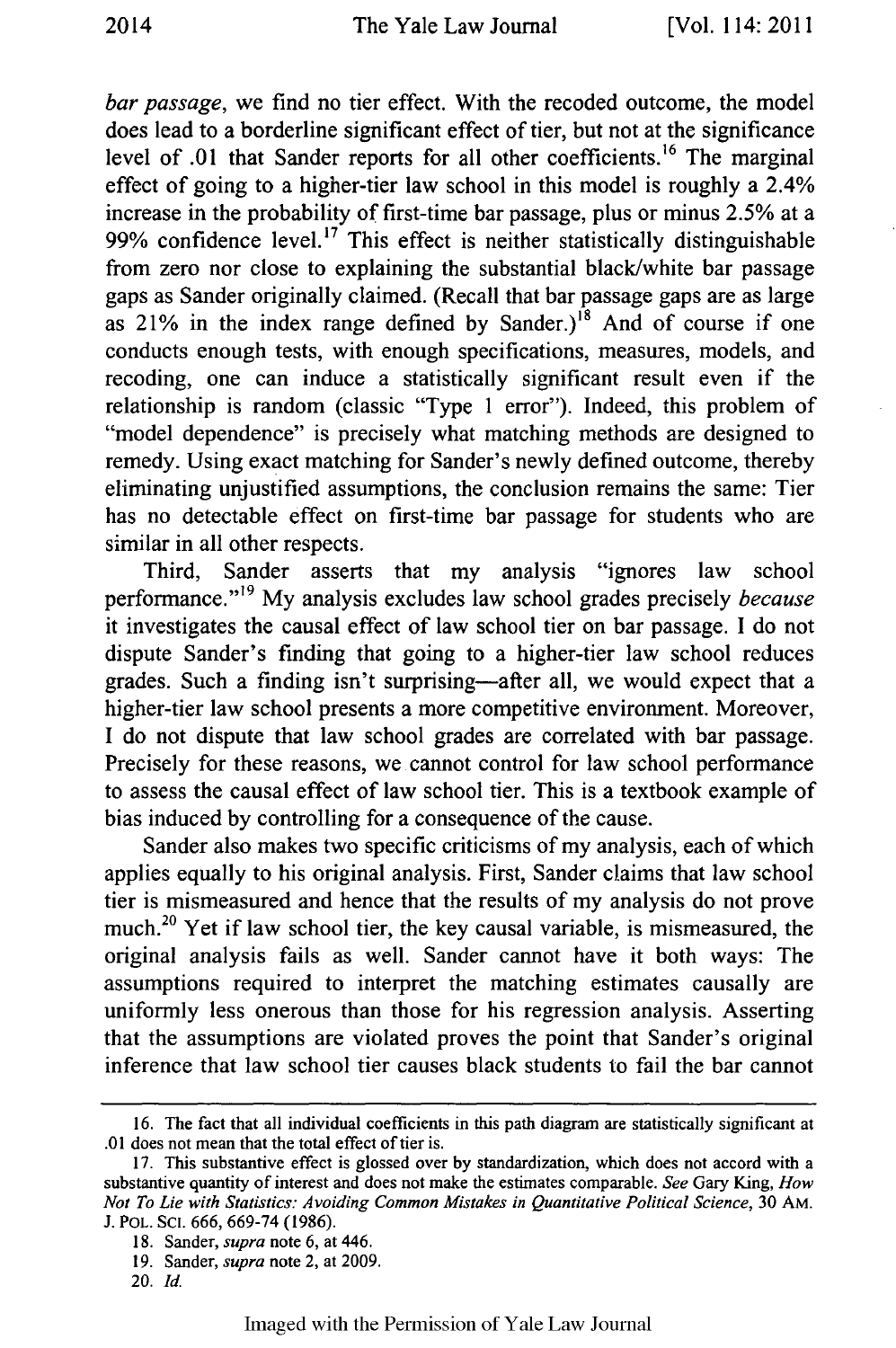be sustained. $21$ 

Second, Sander argues that there are unobservable differences between similarly qualified students that invalidate matching.<sup>22</sup> As I stated in my Comment, unobservable differences in these students would invalidate both my reanalysis and Sander's analysis.<sup>23</sup> Both matching and regression assume that there are no remaining unobserved differences in students of different tiers when holding constant pretreatment variables.<sup>24</sup> Unless the researcher gathers more data (as in my accompanying paper, $25$  which controls for 170 additional covariates), we have no idea what impact unobservables might have on the estimates. Sander's claim that matching maximizes bias along unobservables compared to regression is a conjecture without any theoretical basis. The claim depends on the correlation between unobserved and observed variables, and as such it cannot be tested in the data.26 For example, if higher-tier students have a higher (unobserved) underlying propensity to take the bar in "tough" jurisdictions like California or New York, the true causal effect of law school tier could actually be *positive* if we do not control for region.<sup>27</sup> In short, Sander's charge of unobserved variables concedes that the estimates of his own original analysis are unfounded.

If matched students cannot be viewed as anywhere close to randomly assigned to any reliable measure of law school tier, $28$  then we cannot put credence in the estimates of the causal effect of law school tier presented by Sander or my Comment. The purpose of outlining the hypothetical experiment is to lay bare such critical assumptions for drawing a causal inference, thereby permitting scholars to assess the credibility of the estimates, which is what my Comment aimed to achieve.

28. *See* Sander, *supra* note 2, at 2010.

<sup>21.</sup> Sander asserts that matching "singles out those pairs of students for whom 'tier' is least meaningful and most biased." *Id.* at 2010. If students differ in unobservable respects, however, we cannot attribute differences in bar passage rates to law school tier at all.

<sup>22.</sup> *Id.*

<sup>23.</sup> Ho, *supra* note 1, at 2001.

<sup>24.</sup> To be clear, some regression techniques account for some types of unobserved heterogeneity, but not the logistic regression employed by Sander.

<sup>25.</sup> Daniel **E.** Ho, Evaluating Affirmative Action in American Law Schools: Does Attending a Better Law School Cause Black Students To Fail the Bar? (Mar. 9, 2005) (unpublished manuscript), *available at* http://www.yalelawjoumal.org *and* http://people.iq.harvard.edu/-dho/ research/sander.pdf.

<sup>26.</sup> The standard advice in the literature is to first obtain balance on observables and then to conduct sensitivity analyses to examine to what degree inferences would change if some unobserved variable were correlated to the treatment and the outcome. In such an analysis, inferences could certainly change, but the actual truth cannot be ascertained from the data, because the data is by definition observed. *See* Paul R. Rosenbaun & Donald B. Rubin, *Assessing Sensitivity to an Unobserved Binary Covariate in an Observational Study with Binary Outcome,* 45 J. ROYAL **STAT.** SOC'Y SERIES B (METHODOLOGICAL) 212 (1983).

<sup>27.</sup> Cf P.J. Bickel et al., Sex Bias in Graduate *Admissions:* Data from Berkeley, 187 SCIENCE 398 (1975) (reversing a finding of gender discrimination in graduate school admissions by controlling for academic department).